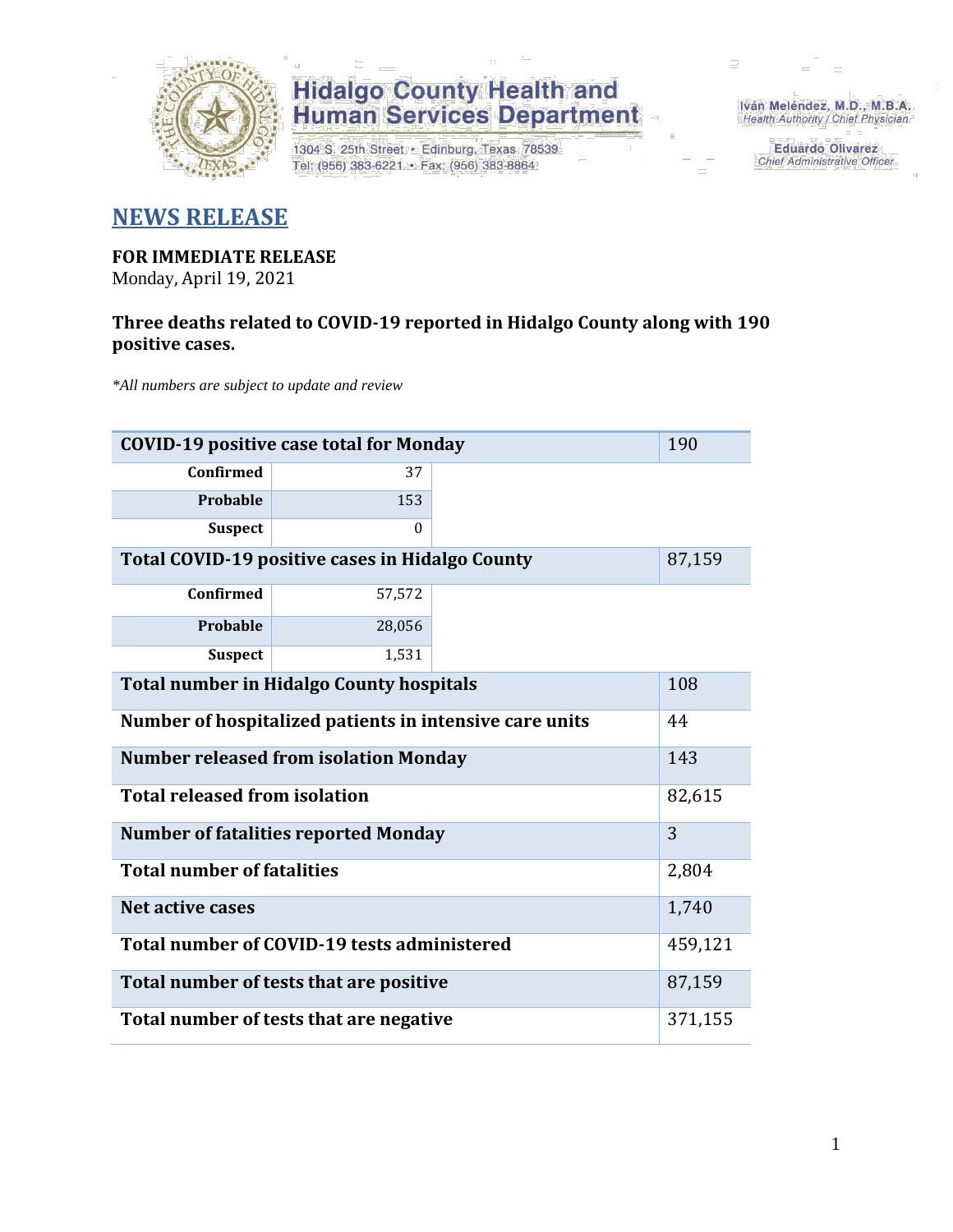

### **Hidalgo County Health and Human Services Department**

1304 S. 25th Street · Edinburg, Texas 78539 Tel: (956) 383-6221 · Fax: (956) 383-8864

Iván Meléndez, M.D., M.B.A. Health Authority / Chief Physician

> **Eduardo Olivarez Chief Administrative Officer**

*Hidalgo County uses the case status definition provided by the Texas Department of State Health Service's 2020 Epi Case Criteria Guide revised November 2020.*

- *1. Confirmed: A person who has tested positive through a molecular or PCR (oral or nasal swabs) test that looks for the presence of the virus's genetic material.*
- *2. Probable: A person who meets presumptive laboratory evidence through detection of COVID-19 by antigen test in a respiratory specimen.*
- *3. Suspect: A person who meets supported laboratory evidence through detection of specific antibodies in serum, plasma, whole body, and no prior history of being confirmed or probable case.*

*For more information of case status definition for COVID-19, please refer to:*

[https://www.dshs.state.tx.us/IDCU/investigation/epi-case-criteria-guide/2020-Epi-Case-Criteria-](https://www.dshs.state.tx.us/IDCU/investigation/epi-case-criteria-guide/2020-Epi-Case-Criteria-Guide.pdf)[Guide.pdf](https://www.dshs.state.tx.us/IDCU/investigation/epi-case-criteria-guide/2020-Epi-Case-Criteria-Guide.pdf)

The deaths include:

| Age |     | Gender | City           |  |
|-----|-----|--------|----------------|--|
| 1   | 40s | Male   | <b>Mission</b> |  |
| 2   | 50s | Female | Pharr          |  |
| 3   | 50s | Female | San Juan       |  |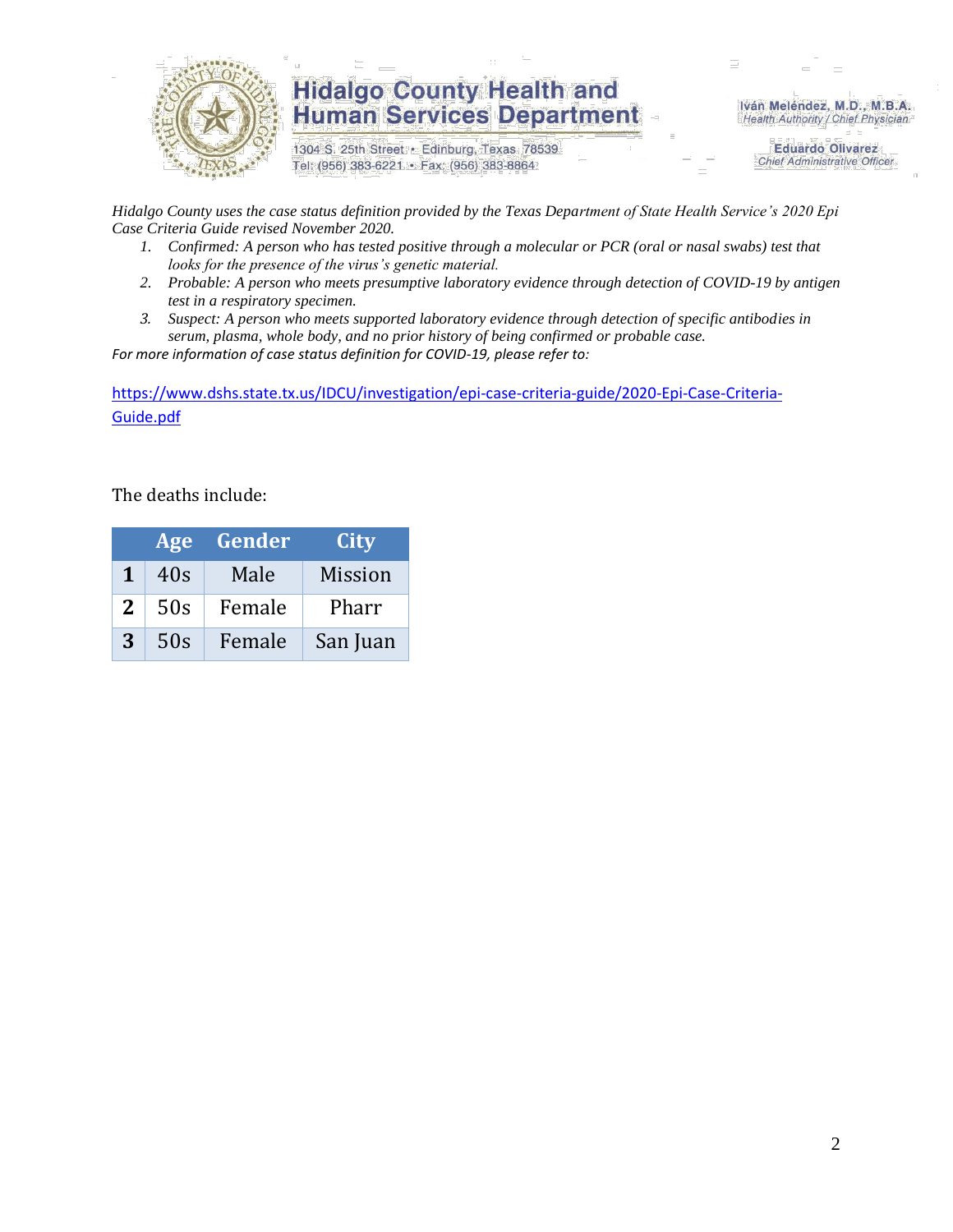

### **Hidalgo County Health and<br>Human Services Department**

1304 S. 25th Street · Edinburg, Texas 78539 Tel: (956) 383-6221 · Fax: (956) 383-8864

Iván Meléndez, M.D., M.B.A.<br>Health Authority / Chief Physician

**Eduardo Olivarez** Chief Administrative Officer

#### Monday, April 19, 2021 positive cases include:

|                | <b>Age Range</b> | Gender      | <b>City</b> |     | <b>Age Range</b> | Gender                    | <b>City</b> |
|----------------|------------------|-------------|-------------|-----|------------------|---------------------------|-------------|
| $\mathbf{1}$   | $0 - 19$         | ${\bf F}$   | Alamo       | 96  | 60s              | ${\bf F}$                 | McAllen     |
| $\overline{2}$ | $0 - 19$         | M           | Alamo       | 97  | $70+$            | M                         | McAllen     |
| 3              | 20s              | $\mathbf M$ | Alamo       | 98  | $70+$            | ${\bf F}$                 | McAllen     |
| 4              | 40s              | M           | Alamo       | 99  | $70+$            | $\boldsymbol{\mathrm{F}}$ | McAllen     |
| 5              | $0 - 19$         | $\mathbf M$ | Alton       | 100 | $0 - 19$         | ${\bf F}$                 | Mercedes    |
| 6              | $0 - 19$         | M           | Alton       | 101 | 20s              | M                         | Mercedes    |
| $\overline{7}$ | 30s              | ${\bf F}$   | Alton       | 102 | 40s              | ${\bf F}$                 | Mercedes    |
| 8              | 30s              | M           | Alton       | 103 | 50s              | $\boldsymbol{\mathrm{F}}$ | Mercedes    |
| 9              | 30s              | ${\bf F}$   | Alton       | 104 | 50s              | $\mathbf M$               | Mercedes    |
| 10             | $70+$            | ${\bf F}$   | Alton       | 105 | 50s              | $\boldsymbol{\mathrm{F}}$ | Mercedes    |
| 11             | $0 - 19$         | $\mathbf F$ | Donna       | 106 | 50s              | M                         | Mercedes    |
| 12             | 30s              | M           | Donna       | 107 | $0 - 19$         | ${\bf F}$                 | Mission     |
| 13             | 50s              | $\mathbf F$ | Donna       | 108 | $0 - 19$         | $\mathbf M$               | Mission     |
| 14             | $0 - 19$         | $\rm F$     | Edinburg    | 109 | $0 - 19$         | M                         | Mission     |
| 15             | $0 - 19$         | ${\bf F}$   | Edinburg    | 110 | $0 - 19$         | ${\bf F}$                 | Mission     |
| 16             | $0 - 19$         | F           | Edinburg    | 111 | $0 - 19$         | M                         | Mission     |
| 17             | $0 - 19$         | $\mathbf M$ | Edinburg    | 112 | $0 - 19$         | ${\bf F}$                 | Mission     |
| 18             | $0 - 19$         | M           | Edinburg    | 113 | $0 - 19$         | M                         | Mission     |
| 19             | $0 - 19$         | $\mathbf M$ | Edinburg    | 114 | $0 - 19$         | $\mathbf M$               | Mission     |
| 20             | $0 - 19$         | M           | Edinburg    | 115 | $0 - 19$         | M                         | Mission     |
| 21             | $0 - 19$         | ${\bf F}$   | Edinburg    | 116 | $0 - 19$         | M                         | Mission     |
| 22             | $0 - 19$         | M           | Edinburg    | 117 | 20s              | M                         | Mission     |
| 23             | $0 - 19$         | ${\bf F}$   | Edinburg    | 118 | 20s              | ${\bf F}$                 | Mission     |
| 24             | $0 - 19$         | M           | Edinburg    | 119 | 20s              | M                         | Mission     |
| 25             | 20s              | $\mathbf F$ | Edinburg    | 120 | 20s              | ${\bf F}$                 | Mission     |
| 26             | 20s              | ${\bf F}$   | Edinburg    | 121 | 20s              | ${\bf F}$                 | Mission     |
| 27             | 20s              | F           | Edinburg    | 122 | 20s              | ${\bf F}$                 | Mission     |
| 28             | 20s              | F           | Edinburg    | 123 | 20s              | M                         | Mission     |
| 29             | 20s              | $\mathbf M$ | Edinburg    | 124 | 20s              | $\boldsymbol{\mathrm{F}}$ | Mission     |
| 30             | 20s              | F           | Edinburg    | 125 | 20s              | M                         | Mission     |
| 31             | 20s              | $\mathbf M$ | Edinburg    | 126 | 20s              | $\mathbf M$               | Mission     |
| 32             | 20s              | M           | Edinburg    | 127 | 30s              | F                         | Mission     |
| 33             | 20s              | $\rm F$     | Edinburg    | 128 | 40s              | $\boldsymbol{\mathrm{F}}$ | Mission     |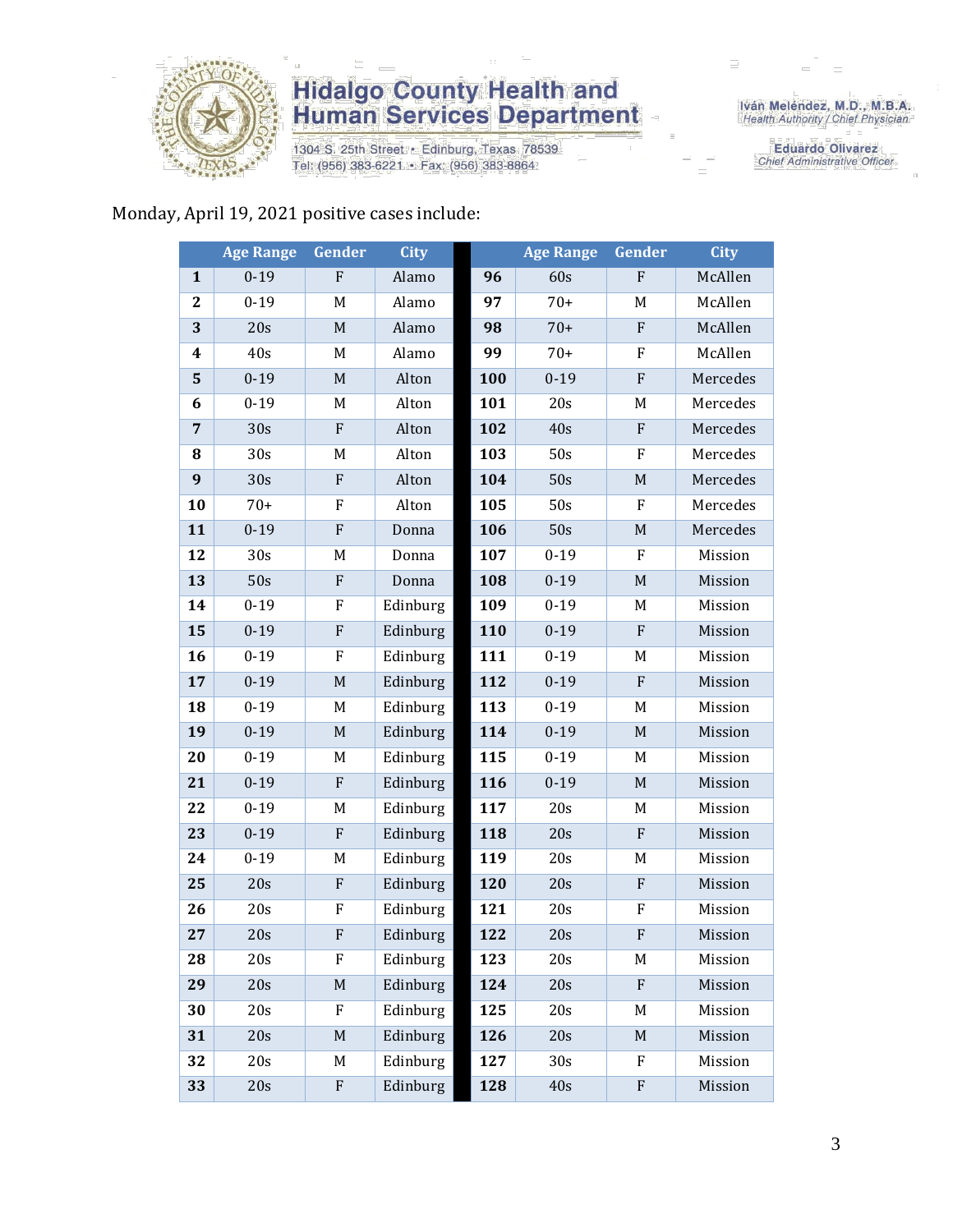

# **Hidalgo County Health and<br>Human Services Department**

1304 S. 25th Street • Edinburg, Texas 78539<br>Tel: (956) 383-6221 • Fax: (956) 383-8864

Iván Meléndez, M.D., M.B.A.<br>Health Authority / Chief Physician

**Eduardo Olivarez** Chief Administrative Officer

| 34 | 20s      | $\mathbf F$                                                                                                | Edinburg | 129 | 40s      | F                         | Mission     |
|----|----------|------------------------------------------------------------------------------------------------------------|----------|-----|----------|---------------------------|-------------|
| 35 | 20s      | ${\bf F}$                                                                                                  | Edinburg | 130 | 40s      | ${\bf F}$                 | Mission     |
| 36 | 30s      | $\rm F$                                                                                                    | Edinburg | 131 | 50s      | M                         | Mission     |
| 37 | 30s      | $\rm F$                                                                                                    | Edinburg | 132 | $70+$    | $\boldsymbol{\mathrm{F}}$ | Mission     |
| 38 | 30s      | F                                                                                                          | Edinburg | 133 | $70+$    | M                         | Mission     |
| 39 | 30s      | $\boldsymbol{\mathrm{F}}$                                                                                  | Edinburg | 134 | $0 - 19$ | $\boldsymbol{\mathrm{F}}$ | Pharr       |
| 40 | 30s      | M                                                                                                          | Edinburg | 135 | $0 - 19$ | M                         | Pharr       |
| 41 | 30s      | ${\bf F}$                                                                                                  | Edinburg | 136 | $0 - 19$ | $\boldsymbol{\mathrm{F}}$ | Pharr       |
| 42 | 30s      | F                                                                                                          | Edinburg | 137 | $0 - 19$ | M                         | Pharr       |
| 43 | 30s      | $\mathbf M$                                                                                                | Edinburg | 138 | $0 - 19$ | ${\bf F}$                 | Pharr       |
| 44 | 30s      | $\rm F$                                                                                                    | Edinburg | 139 | 20s      | F                         | Pharr       |
| 45 | 30s      | $\rm F$                                                                                                    | Edinburg | 140 | 20s      | $\mathbf M$               | Pharr       |
| 46 | 30s      | $\rm F$                                                                                                    | Edinburg | 141 | 30s      | $\mathbf F$               | Pharr       |
| 47 | 30s      | ${\bf F}$                                                                                                  | Edinburg | 142 | 30s      | $\mathbf M$               | Pharr       |
| 48 | 30s      | M                                                                                                          | Edinburg | 143 | 30s      | $\mathbf F$               | Pharr       |
| 49 | 30s      | $\rm F$                                                                                                    | Edinburg | 144 | 30s      | $\mathbf M$               | Pharr       |
| 50 | 40s      | M                                                                                                          | Edinburg | 145 | 30s      | $\rm F$                   | Pharr       |
| 51 | 40s      | $\rm F$                                                                                                    | Edinburg | 146 | 40s      | $\mathbf M$               | Pharr       |
| 52 | 40s      | F                                                                                                          | Edinburg | 147 | 40s      | M                         | Pharr       |
| 53 | 50s      | $\mathbf M$                                                                                                | Edinburg | 148 | 40s      | ${\bf F}$                 | Pharr       |
| 54 | 50s      | M                                                                                                          | Edinburg | 149 | 50s      | M                         | Pharr       |
| 55 | $70+$    | ${\bf F}$                                                                                                  | Edinburg | 150 | 50s      | ${\bf F}$                 | Pharr       |
| 56 | 20s      | M                                                                                                          | Hidalgo  | 151 | 60s      | M                         | Pharr       |
| 57 | 20s      | $\mathbf M$                                                                                                | Hidalgo  | 152 | 60s      | $\mathbf M$               | Pharr       |
| 58 | 20s      | $\rm F$                                                                                                    | Hidalgo  | 153 | $0 - 19$ | M                         | San Juan    |
| 59 | 30s      | $\boldsymbol{\mathrm{F}}$                                                                                  | Hidalgo  | 154 | 20s      | $\mathbf{F}$              | San Juan    |
| 60 | 30s      | $\boldsymbol{\mathrm{F}}$                                                                                  | Hidalgo  | 155 | 20s      | $\boldsymbol{\mathrm{F}}$ | San Juan    |
| 61 | 40s      | $\mathsf{M}% _{T}=\mathsf{M}_{T}\!\left( a,b\right) ,\ \mathsf{M}_{T}=\mathsf{M}_{T}\!\left( a,b\right) ,$ | Hidalgo  | 156 | 30s      | $\mathbf M$               | San Juan    |
| 62 | 40s      | M                                                                                                          | Hidalgo  | 157 | 30s      | M                         | San Juan    |
| 63 | 50s      | $\mathbf M$                                                                                                | Hidalgo  | 158 | 40s      | $\boldsymbol{\mathrm{F}}$ | San Juan    |
| 64 | $0 - 19$ | F                                                                                                          | McAllen  | 159 | 40s      | M                         | San Juan    |
| 65 | $0 - 19$ | ${\bf F}$                                                                                                  | McAllen  | 160 | 50s      | $\boldsymbol{\mathrm{F}}$ | San Juan    |
| 66 | $0 - 19$ | F                                                                                                          | McAllen  | 161 | $70+$    | F                         | San Juan    |
| 67 | $0 - 19$ | ${\bf F}$                                                                                                  | McAllen  | 162 | $0 - 19$ | $\mathbf M$               | Undisclosed |
| 68 | $0 - 19$ | M                                                                                                          | McAllen  | 163 | $0 - 19$ | F                         | Undisclosed |
| 69 | $0 - 19$ | $M_{\odot}$                                                                                                | McAllen  | 164 | $0 - 19$ | $\boldsymbol{\mathrm{F}}$ | Undisclosed |